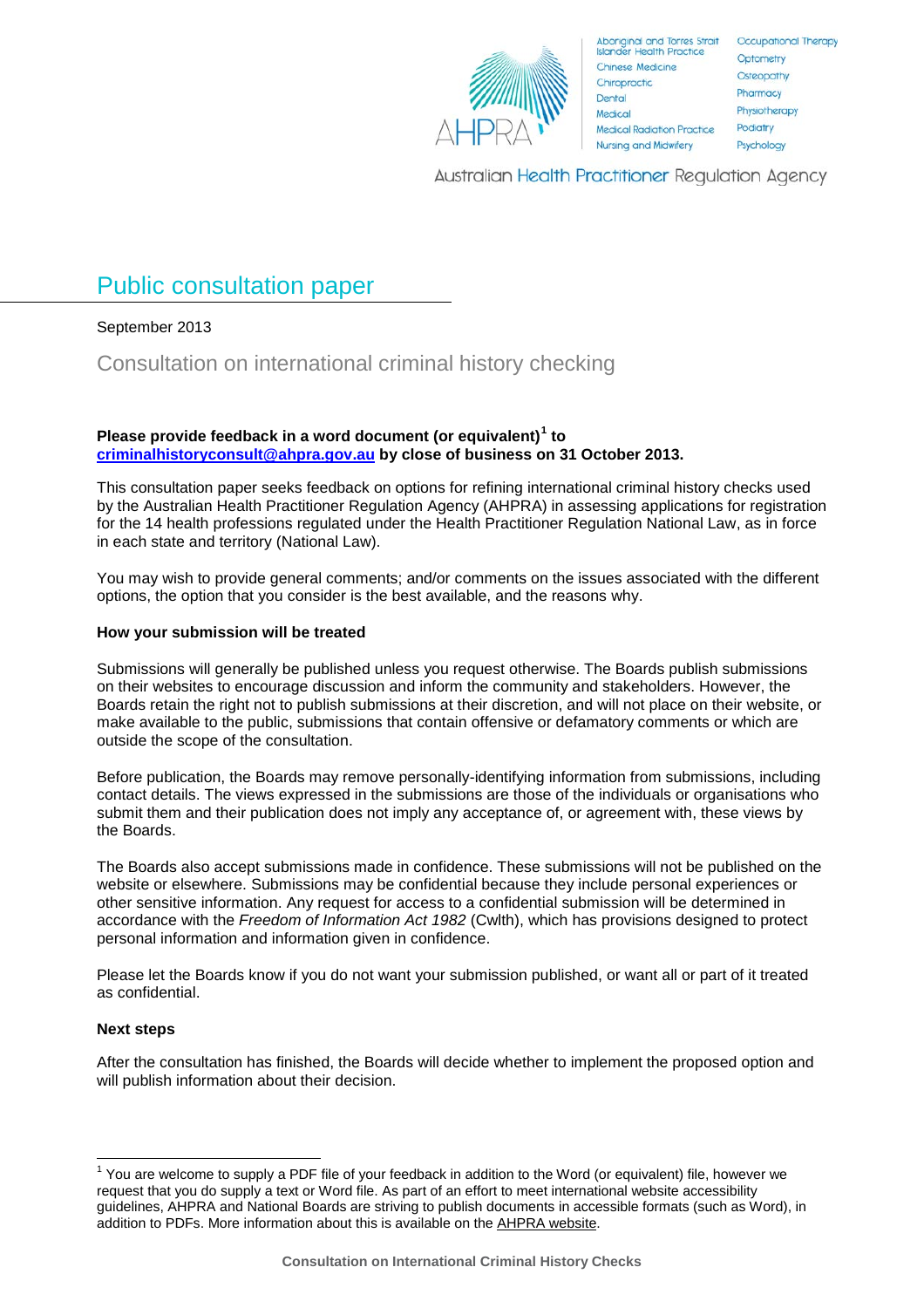## Contents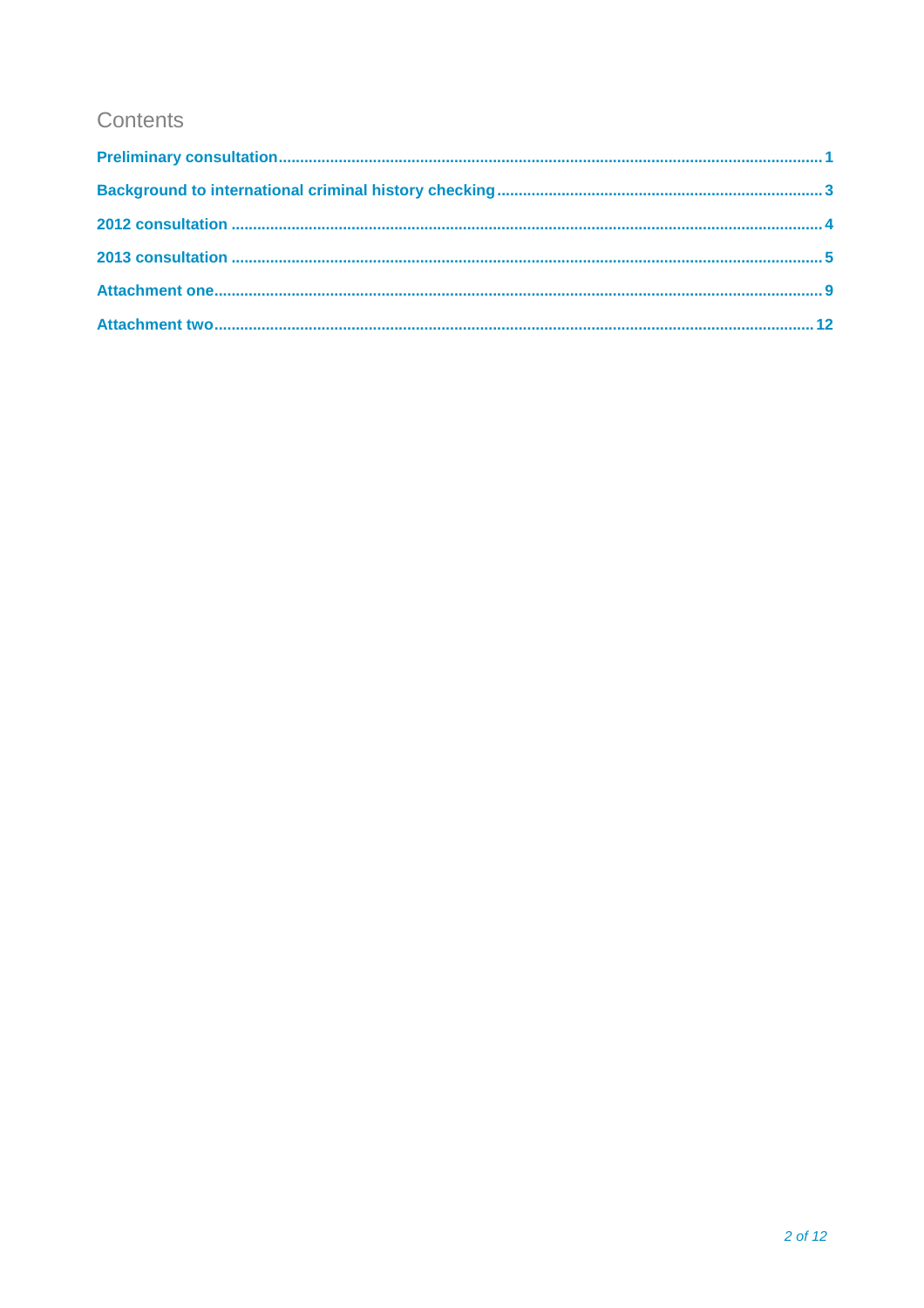

Aboriginal and Torres Strait Qccupational Therapy Optometry Osteopathy Pharmacy Physiotherapy Podiatry Psychology

Australian Health Practitioner Regulation Agency

## <span id="page-2-0"></span>International criminal history checking

## **Background**

There are 14 National Boards in the National Registration and Accreditation Scheme (the National Scheme). Ten National Boards entered the National Scheme in 2010, and a further four joined in 2012.

- Aboriginal and Torres Strait Islander Health Practice Board of Australia (joined the National Scheme on 1 July 2012)
- Chinese Medicine Board of Australia (joined the National Scheme on 1 July 2012)
- Chiropractic Board of Australia
- Dental Board of Australia
- Medical Board of Australia
- Nursing and Midwifery Board of Australia
- Medical Radiation Practice Board of Australia (joined the National Scheme on 1 July 2012)
- Occupational Therapy Board of Australia (joined the National Scheme on 1 July 2012)
- Optometry Board of Australia
- Osteopathy Board of Australia
- Pharmacy Board of Australia
- Physiotherapy Board of Australia
- Podiatry Board of Australia, and
- Psychology Board of Australia.

The Australian Health Practitioner Regulation Agency (AHPRA) works in partnership with each of the National Boards to implement the requirements of the National Scheme, which has maintaining public safety at its heart. Further information is available at [www.ahpra.gov.au.](http://www.ahpra.gov.au/)

### **Relevant sections of the National Law**

Section 4 of the National Law provides that a body exercising functions under the Law, such as a National Board or AHPRA, must exercise its functions having regard to the objectives and guiding principles of the national registration and accreditation scheme.

The objectives of the national registration and accreditation scheme are –

- (a) *to provide for the protection of the public by ensuring that only health practitioners who are suitably trained and qualified to practise in a competent and ethical manner are registered; and*
- *(b) to facilitate workforce mobility across Australia by reducing the administrative burden for health practitioners wishing to move between participating jurisdictions or to practise in more than one participating jurisdiction; and*
- *(c) to facilitate the provision of high quality education and training of health practitioners; and*
- *(d) to facilitate the rigorous and responsive assessment of overseas-trained health practitioners; and*
- *(e) to facilitate access to services provided by health practitioners in accordance with the public interest; and*
- *(f) to enable the continuous development of a flexible, responsive and sustainable Australian health workforce and to enable innovation in the education of, and service delivery by, health practitioners.*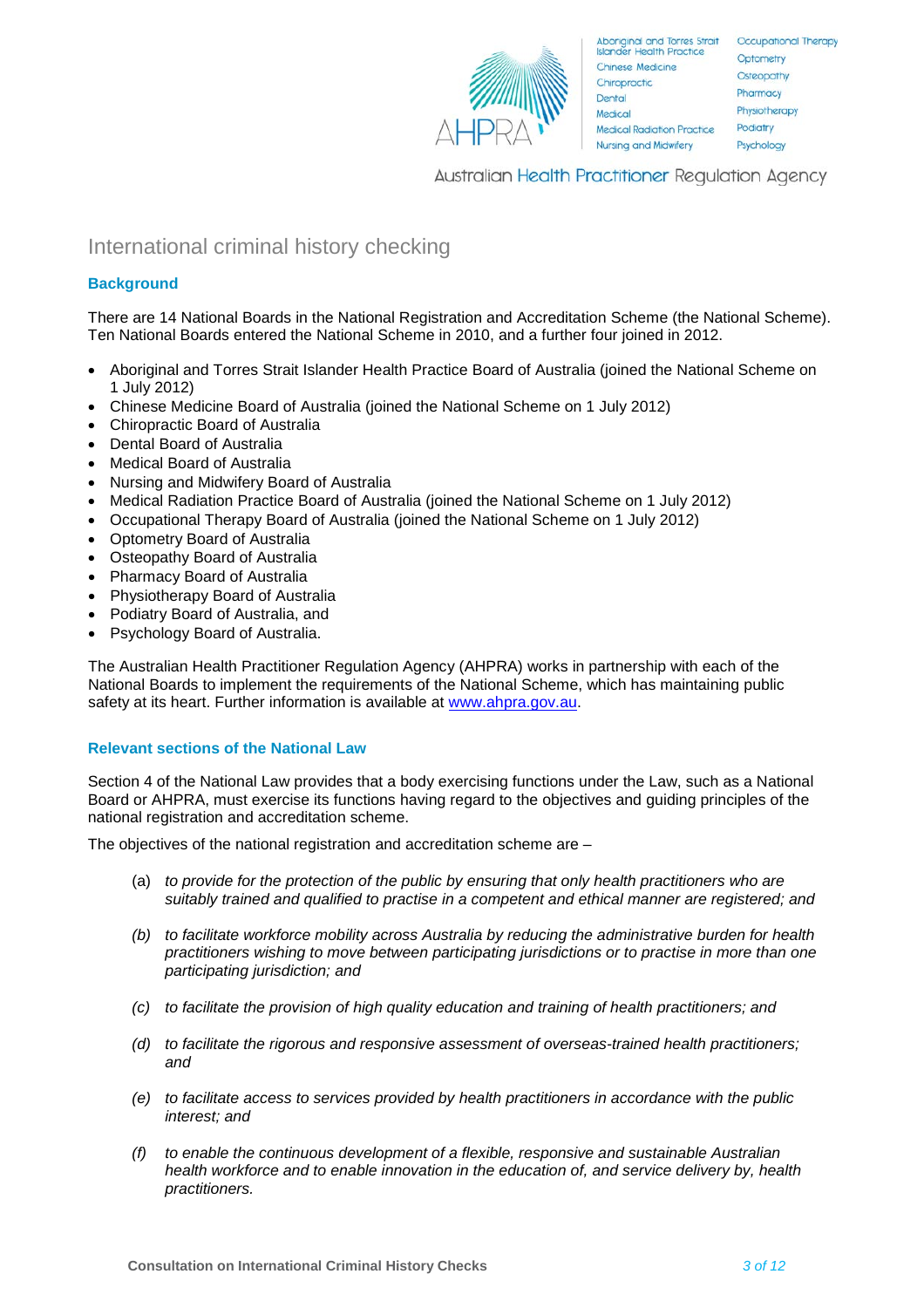Section 79 of the National Law provides that:

- *1. before deciding an application for registration, a National Board must check the applicant's criminal history.*
- *2. For the purposes of checking an applicant's criminal history, a National Board may obtain a written report about the criminal history of the applicant from any of the following—*
	- *(a) CrimTrac;*
	- *(b) a police commissioner;*
	- *(c) an entity in a jurisdiction outside Australia that has access to records about the criminal history of persons in that jurisdiction.*

The National Law defines 'criminal history' as:

- *(a) every conviction of the person for an offence, in a participating jurisdiction or elsewhere, and whether before or after the commencement of this Law;*
- *(b) every plea of guilty or finding of guilt by a court of the person for an offence, in a participating jurisdiction or elsewhere, and whether before or after the commencement of this Law and whether or not a conviction is recorded for the offence;*
- *(c) every charge made against the person for an offence, in a participating jurisdiction or elsewhere, and whether before or after the commencement of this Law.*

The word 'offence' is not defined in the National Law and has its ordinary meaning of 'a breach of the law'.

#### **Current process for checking criminal history**

Section 79 of the National Law requires that each Board considers the criminal history of applicants for registration, whether the criminal history occurred inside or outside Australia.

The current approach to checking criminal histories involves:

- 1. seeking an Australian criminal history through CrimTrac and
- 2. requiring the applicant to sign a declaration on the registration application form disclosing their criminal history in all countries, including Australia. In cases where applicants declare that they have no criminal history outside Australia; no further evidence, audit or authentication is currently required, nor sought. In cases where applicants declare that they have a criminal history, further investigations are made and the criminal history is assessed according to the relevant Board's *Criminal history registration standard*.

To balance the requirements for public protection with the need for responsive and timely application and assessment processes for health practitioners seeking registration in Australia, National Boards and AHPRA have been considering possible ways to refine the mechanisms for international criminal history checks.

#### **2012 consultation**

In 2012, National Boards consulted on four possible options for refining international criminal history checks.

- **Option 1:** Applicant declaration only
- **Option 2:** Applicant provides criminal history clearance evidence with application
- **Option 3:** AHPRA obtains clearance/information from jurisdictions outside Australia when processing application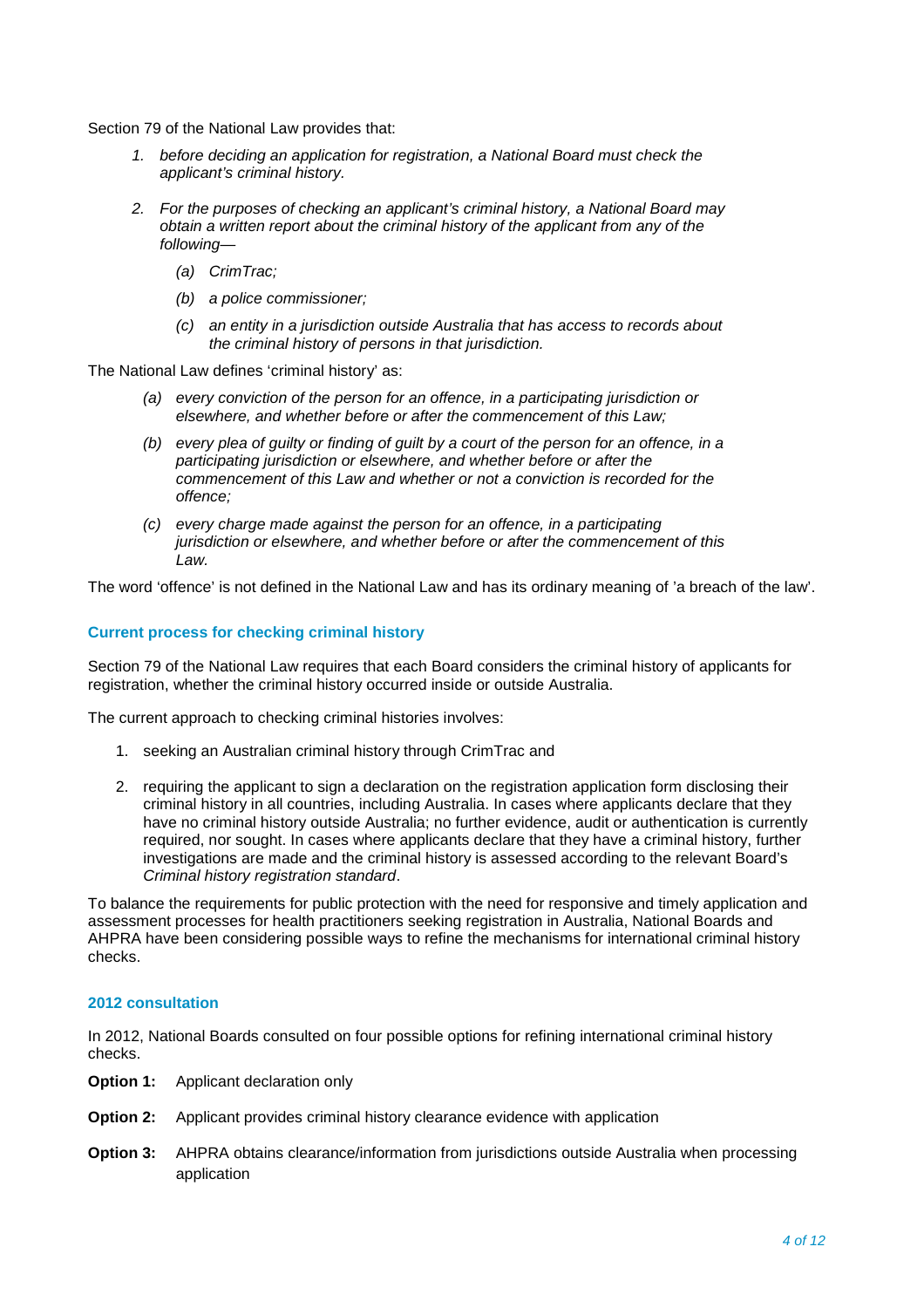#### **Option 4:** Applicant makes declaration and AHPRA undertakes random sample audit

More detail about these options is in Attachment One.

National Boards received 68 external submissions from public consultation but the feedback about the preferred option was mixed. Most submissions preferred option two or four but still had issues with those options.

Many responses acknowledged the need to balance a range of factors in determining an approach to international criminal history checking, including:

- protection of the public
- minimising the risk of fraud
- avoiding unnecessary delays to application processing times, and
- not imposing unreasonable burdens on overseas applicants, such as obtaining criminal history checks in person.

However, stakeholders balanced these factors differently as reflected in the different preferences for the four options in the consultation paper.

#### **2013 consultation**

The need to reconcile competing views about the four options has been overtaken by a new option which was identified after the consultation process.

**Option 5:** External provider conducts international criminal history checks

This paper explores the issues associated with the new option, Option 5, and seeks feedback.

Option 5 has potential to achieve better outcomes than the other options. It would establish a similar process for checking international criminal histories to the current process for checking domestic criminal histories through CrimTrac. It would strike a reasonable balance between risk, undertaking comprehensive checks where appropriate and not imposing unnecessary delays on applicants becoming registered.

The applicant would be required to meet the cost of the international criminal history checks. Existing general requirements would continue to apply (every applicant to undergo a domestic criminal history check, make a declaration about their criminal history and arrange the provision of Certificates of Registration Status from every jurisdiction where they have been registered).

| <b>Benefits of Option 5</b>                                                                                                                                                                                                                                                                                                                                                                                                                                                                                                         | <b>Risks</b>                                                                                                                                                                                                                                                              |
|-------------------------------------------------------------------------------------------------------------------------------------------------------------------------------------------------------------------------------------------------------------------------------------------------------------------------------------------------------------------------------------------------------------------------------------------------------------------------------------------------------------------------------------|---------------------------------------------------------------------------------------------------------------------------------------------------------------------------------------------------------------------------------------------------------------------------|
| Applications can be processed on the basis of a domestic<br>criminal history check and the applicant's declaration about<br>their international criminal history (provided no significant<br>criminal history is disclosed), followed by a comprehensive<br>international criminal history check post-registration.<br>Will not unnecessarily delay registration.<br>Will establish a consistent and comprehensive approach to<br>checking international criminal history which is only reliant on<br>declaration for a short time. | A small risk that an applicant with<br>an international criminal history is<br>inappropriately registered<br>because an applicant is<br>registered for a short time based<br>on a false declaration before their<br>international criminal history<br>check is completed. |
| The applicant would meet the cost of the international checks<br>so there would be no additional cost for the National Scheme                                                                                                                                                                                                                                                                                                                                                                                                       | The cost to the applicant will<br>$\bullet$<br>depend on the number of<br>countries that need to be<br>checked, so there is a risk that<br>some potential applicants could<br>view the cost as a disincentive.                                                            |
| Increased efficiency and reduced impact on applicants.                                                                                                                                                                                                                                                                                                                                                                                                                                                                              | None identified.                                                                                                                                                                                                                                                          |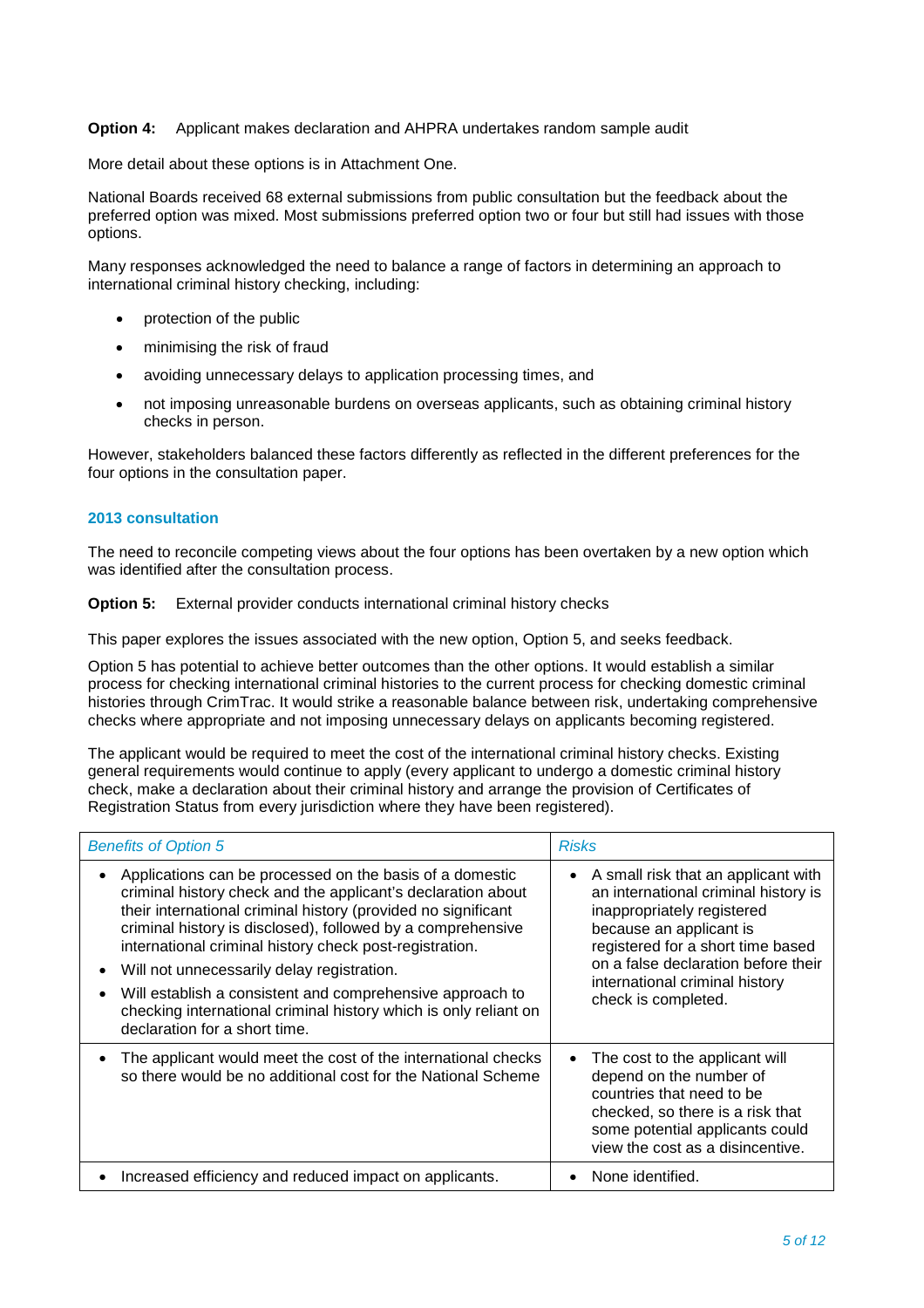| <b>Benefits of Option 5</b>                                                                                                                                                                                                                                                               | <b>Risks</b> |
|-------------------------------------------------------------------------------------------------------------------------------------------------------------------------------------------------------------------------------------------------------------------------------------------|--------------|
| Avoids the need for applicants to communicate with<br>overseas jurisdictions to gain the required information and<br>provides a streamlined process through an external agency<br>which regularly obtains checks and has relationships with the<br>relevant organisations in each country |              |

## **International criminal history checks by external provider**

International criminal history checks could be done by an external service provider with demonstrated expertise in employment screening, including international checks.

This option would involve the following aspects.

- AHPRA would tender to identify a provider with expertise in international criminal history checking.
- All applicants would continue to have an Australian criminal history check before registration.
- An international criminal history check would also be done for any applicant who declares that they have lived in a country other than Australia for a specified period of time (see discussion below) when 18 years of age or older.
- A check would be done on each country where the applicant has lived a specified period of time (see discussion below) when 18 years of age or older.
- The check would apply to the applicant's entire criminal history (there will be no time limit on the check).
- The check would be done after the applicant is registered. The period between granting registration and the completion of the check would be covered by the applicant making a declaration about their international criminal history.
- The applicant would pay the cost of the international criminal history checks required plus an administration fee.

More detail about these aspects is listed below.

### **Scope of international criminal history checking**

### **1. Who should have an external international criminal history check?**

The usual time that an applicant will need an international criminal history check is when they apply for registration and declare that they have lived in a country outside Australia for the specified period or more, whether their qualification is from Australia or overseas.

However, sometimes current registrants will also need an international criminal history check. A currently registered practitioner will need an international criminal history check when they:

- apply to renew their registration and declare a change in their criminal history which occurred outside Australia (s. 109 of the National Law), and/or
- advise the Board that they have been charged outside Australia with an offence with a possible sentence of 12 months imprisonment or more, or have been convicted of, or the subject of a finding of guilt for an offence, outside Australia, that is punishable by imprisonment (s. 130 of the National Law).

#### **2. Which countries should international criminal history checks be obtained from?**

When an applicant or registrant needs an international criminal history check, the check will be done on each country other than Australia where they have lived for a specified period.

Feedback is sought on whether the specified period should be: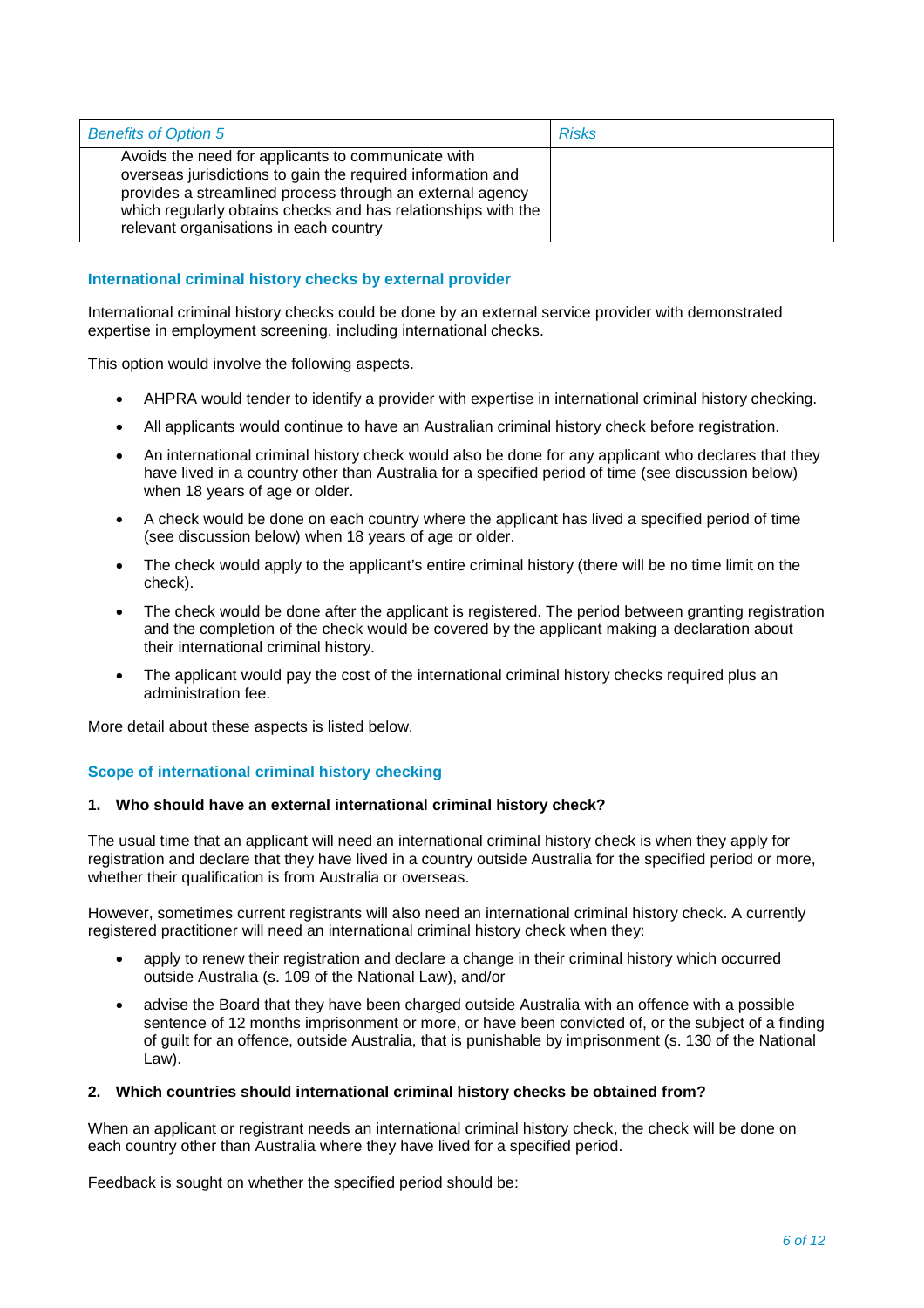- three months or more, or
- six months or more.

The check will not be done on countries where an applicant has lived for less than the specified period because it:

- excludes short stays, such as briefer holidays, reducing the costs of obtaining international criminal history checks, and
- does not increase the risk of registering someone with a serious criminal history because imprisonment terms for serious offences would be longer than the specified period.

#### **Time period for check and scope of declaration**

Boards will continue to require applicants to declare their entire criminal history, including:

- every conviction of a person for an offence
- every plea of guilty or finding of guilt by a court of the person for an offence, whether or not a conviction is recorded for the offence, and
- every charge made against the person for an offence.

However**,** Boards have no power under the National Law to override spent convictions and rehabilitation legislation in countries that have established this legislation. Information about these countries is in Attachment 2.

The rules that apply to 'spent' convictions in different countries vary significantly. This means that setting any cutoff period (for example, only seeking an international criminal history check for the 10 years before the application) would risk excluding a criminal conviction. Therefore, there will be no time limits on international criminal history checks, and they will apply to the applicant's entire criminal history.

Where an applicant declares a 'spent' conviction, the international check will return a nil result and that person's criminal history will need to be assessed solely on the basis of their declaration.

#### **Continued requirements - domestic criminal history check, declaration and Certificate of registration status**

Domestic criminal history checks will still be conducted on all applicants before they are registered, even if they declare that they have not previously been in Australia. This will ensure that any Australian criminal history is considered before the applicant is registered.

There will be no change to the requirement for all applicants to make a declaration about their criminal history both within and outside Australia when they apply for registration. Where an applicant discloses a significant criminal history outside Australia, an international criminal history check will be undertaken before registration.

The National Boards will continue to require all applicants to arrange the provision of a Certificate of Registration Status or Certificate of Good Standing from every jurisdiction in which they are currently, or have previously been registered as a health practitioner (including overseas registrations) during the period specified by each Board (mostly five years and ten years for the Medical Board of Australia). The applicant must arrange for original Certificates to be forwarded directly from the licensing or registration authority to the relevant National Board.

#### **How claims of persecution and 'questionable' international convictions will be addressed**

Offences in some countries are not offences under Australian law. For example, some countries have established offences for political activity which do not exist in Australia. There are also countries where the criminal justice system is less robust and a conviction may be made on the basis of questionable evidence or the applicant may make a claim of persecution.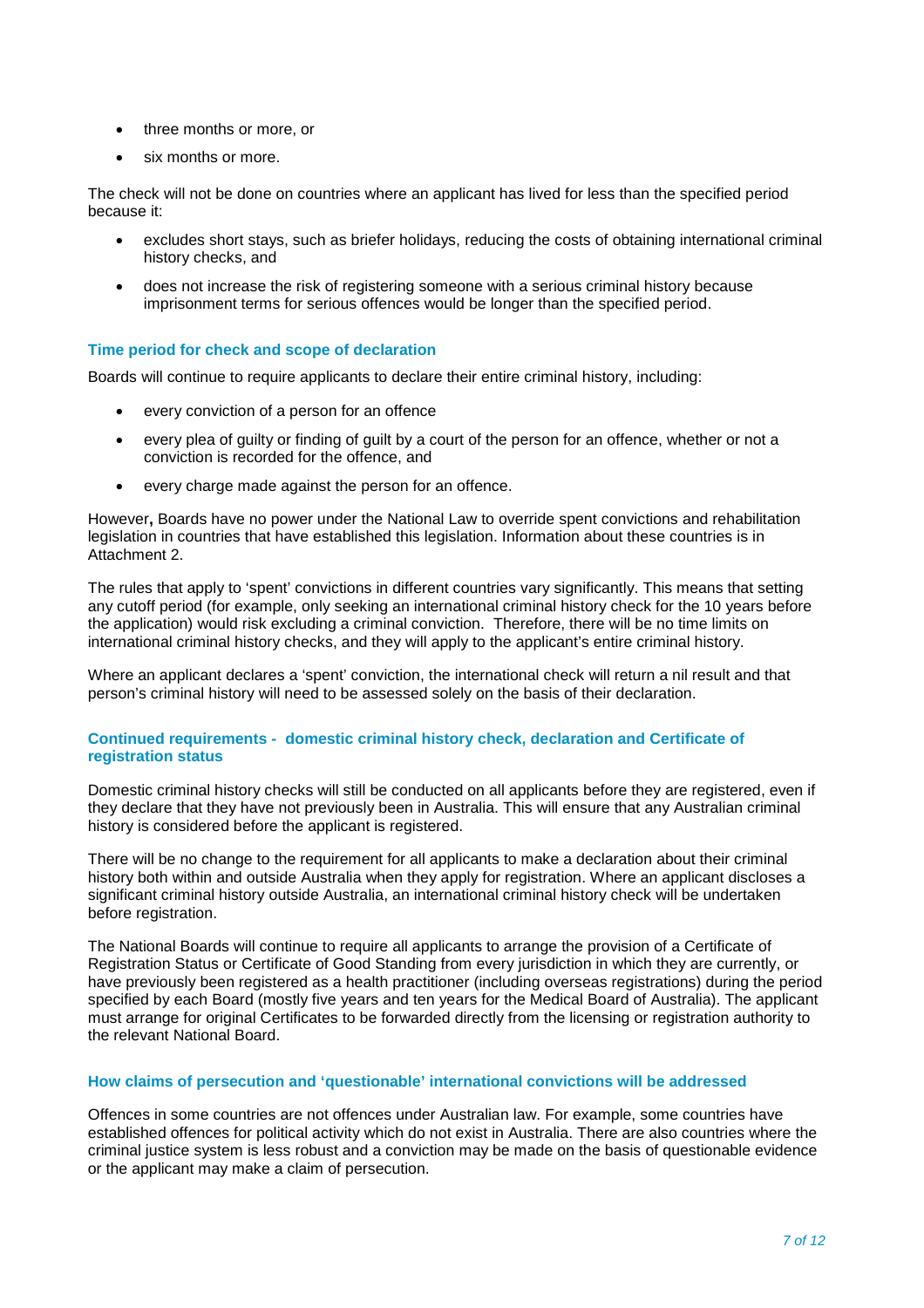International criminal history checks will still be done for these countries. However, the National Boards' criminal history registration standard explains how Boards will take these issues into account when considering an applicant's criminal history.

Any evidence that seeking an international criminal history will lead to persecution of the applicant or their relatives, will be presented to a National Board for their consideration before the check is requested.

## **You are invited to provide feedback**

The National Boards are seeking feedback on the proposed new process for international criminal history checking as well as on the following questions.

- Is the proposed new approach the best option?
- Is the proposed approach clear?
- Are there any risks or issues about the proposed process that need more consideration?
- Should international criminal history checks be conducted for countries where applicants have spent three months or more, or six months or more?
- Do you have any other comments?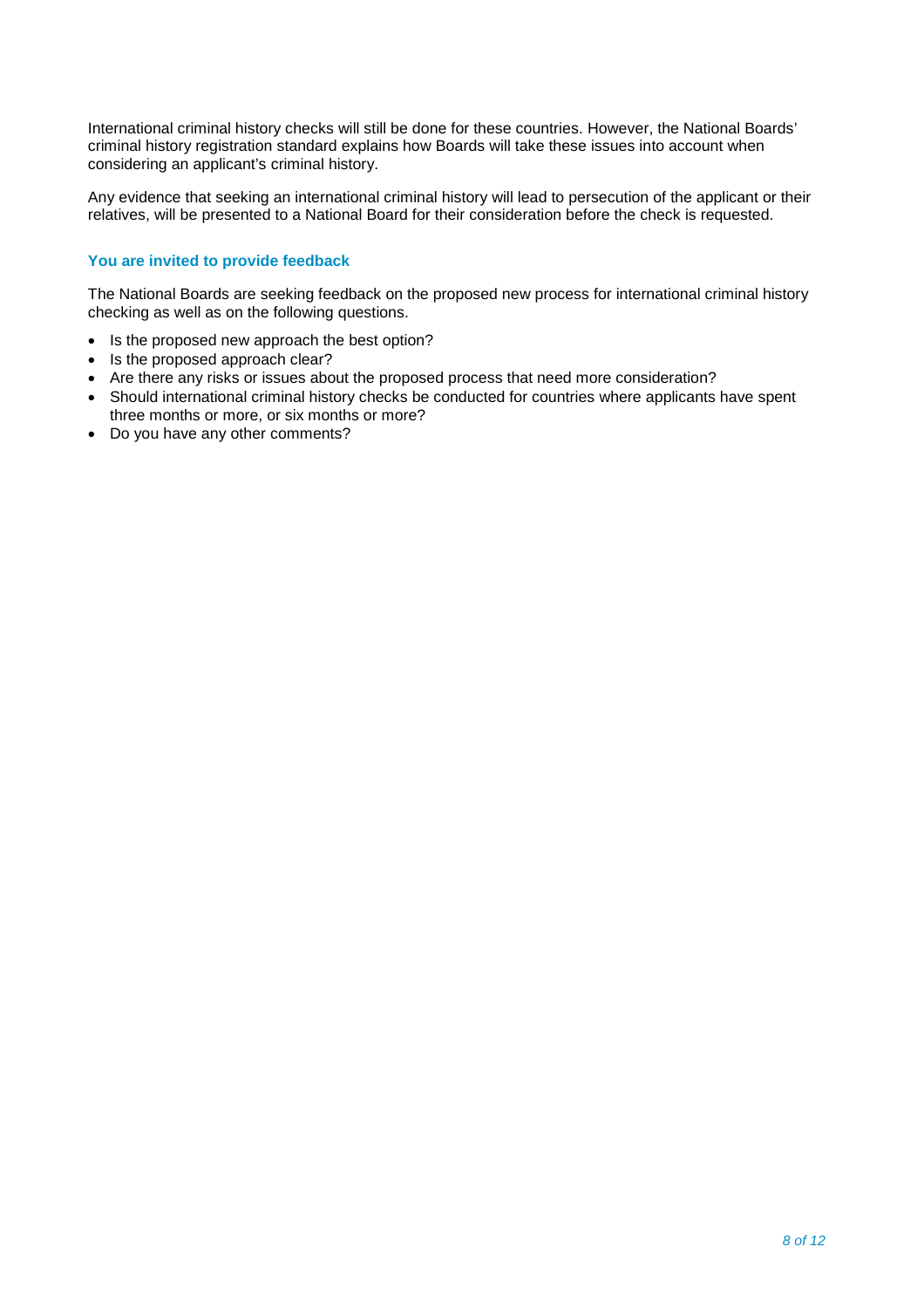## <span id="page-8-0"></span>Attachment one

## **Options from previous consultation**

The options and issues are complex. The scope and content of criminal history documentation is likely to vary across countries. In addition, different approaches to the criminal law and varying political environments may mean that it may be difficult to determine the accuracy of an international criminal history, or the weight to be assigned to a particular offence.

Listed below are a number of options on how to process international criminal history checks for internationally qualified practitioners applying for registration, and their associated risks and benefits. These options have been developed taking into account the requirements of the National Law, including the objectives and guiding principles, and the risks associated with practitioners who have an international criminal history.

#### **Option 1: Applicant declaration only**

This option requires the applicant declaration only - no additional evidence of criminal history is required, sought or obtained from jurisdictions outside Australia (this is the current approach).

| <b>Benefits of Option 1</b>                                                                                                                                                                            | <b>Risks</b>                                                                                                                                                                     |
|--------------------------------------------------------------------------------------------------------------------------------------------------------------------------------------------------------|----------------------------------------------------------------------------------------------------------------------------------------------------------------------------------|
| A false declaration on application may be deemed<br>provision of false or misleading information and can<br>be actioned under Part 8 of the National Law<br>including the cancellation of registration | Declarations/statements made on application are<br>not statutory declarations, as such there are lesser<br>penalties or remedies available for provision of false<br>information |
| No difficulties in communicating with overseas<br>jurisdictions, either by the applicant or by AHPRA,<br>meaning that assessment processes are not<br>delayed                                          | To investigate/pursue action under Part 8 for all<br>instances of false information would be resource<br>intensive                                                               |
| No additional cost or resource implications (unless<br>pursuing Part 8 action/s)                                                                                                                       | Minimal consequence or deterrence for not<br>declaring overseas criminal history                                                                                                 |
|                                                                                                                                                                                                        | Unlikely that AHPRA would easily gain<br>evidence/proof of false declarations                                                                                                    |

### **Option 2: Applicant provides criminal history clearance evidence with application**

This option requires the internationally qualified applicant to:

- provide evidence of criminal history clearance, or
- provide/facilitate provision of criminal history information from jurisdictions outside Australia.

| <b>Benefits of Option 2</b>                                                               | <b>Risks</b>                                                                                                                        |
|-------------------------------------------------------------------------------------------|-------------------------------------------------------------------------------------------------------------------------------------|
| Applications will be incomplete until applicants<br>provide all the necessary information | Delays for applicants communicating with overseas<br>jurisdictions to gain the required information                                 |
| No additional cost for the National Scheme and<br>minimal resource implications           | The National Law is not binding on overseas<br>jurisdictions (spent convictions and release of<br>information)                      |
| Provides additional assurance to verify declaration<br>from applicant                     | Potential for the submission of fraudulent<br>documents - specialist knowledge and resources<br>are required to assess the evidence |
|                                                                                           | Limitations (time and location) as to scope of<br>information applicant must provide                                                |
|                                                                                           | Relies on the honesty of applicants and carries risks<br>similar to those detailed under option one                                 |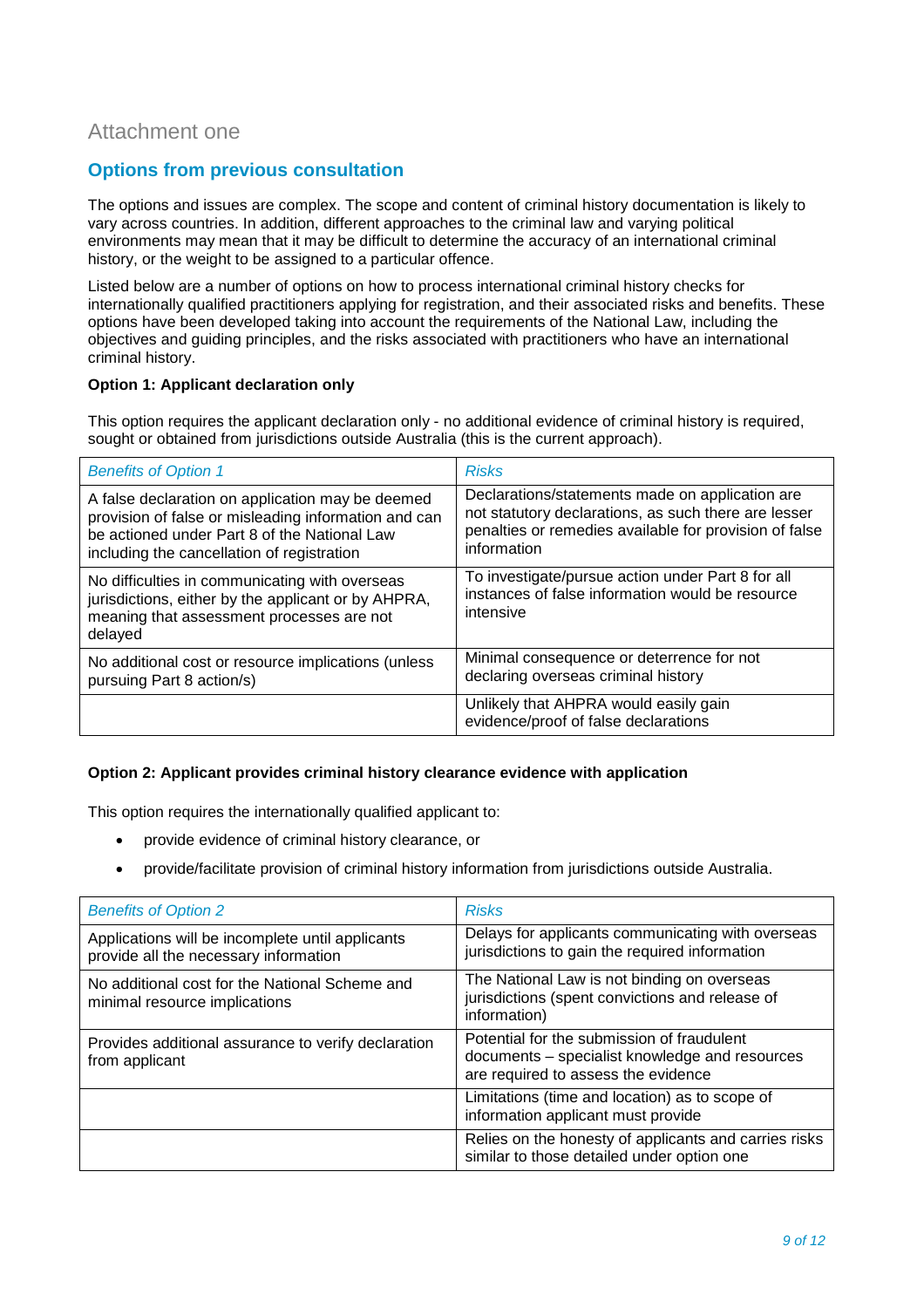| <b>Benefits of Option 2</b> | <b>Risks</b>                                                                            |
|-----------------------------|-----------------------------------------------------------------------------------------|
|                             | May add significant time to and burden of<br>preparation of applications (by applicant) |

## **Option 3: AHPRA obtains clearance/information from jurisdictions outside Australia when processing application**

This option places the onus on AHPRA to obtain criminal history clearance or evidence from jurisdictions outside Australia for internationally qualified applicants.

| <b>Benefits of Option 3</b>                                                                           | <b>Risks</b>                                                                                                                                      |
|-------------------------------------------------------------------------------------------------------|---------------------------------------------------------------------------------------------------------------------------------------------------|
| Increased the veracity of criminal history information<br>obtained directly from overseas authorities | Significant increase in resources required to<br>manage applications                                                                              |
| Reduces risk of fraudulent documents                                                                  | The National Law is not binding on overseas<br>jurisdictions in relation to spent convictions and<br>release of information                       |
| Provides additional assurance to verify declaration<br>from applicant                                 | Poor or no liaison relationship with some<br>jurisdictions, which may result in extended delays or<br>failure to gain the necessary documentation |
|                                                                                                       | Likely to lead to significant time delays in assessing<br>applications for registration, beyond AHPRA's<br>control                                |

#### **Option 4: Applicant makes declaration and AHPRA undertakes random sample audit**

This option requires internationally qualified applicants to make declarations on their registration applications, and AHPRA to undertake random audits, with clear and publicised deterrent consequences.

| <b>Benefits of Option 4</b>                                         | <b>Risks</b>                                                                                                                                                                                                                                                                                                             |
|---------------------------------------------------------------------|--------------------------------------------------------------------------------------------------------------------------------------------------------------------------------------------------------------------------------------------------------------------------------------------------------------------------|
| No delays at the time of assessing applications                     | Need to determine from what time period/locality<br>criminal history information will be required/sought,<br>such as for the last 10 years to be consistent with<br>some Boards' requirements for Certificates of<br>Registration Status (as is the case for the Medical<br>Board of Australia for limited registration) |
| Less resource implications compared with option<br>three            | Additional resources required to undertake audit<br>process                                                                                                                                                                                                                                                              |
| Reduces risk of fraudulent declarations from<br>applicant           | Effectiveness of audit process will depend on the<br>liaison relationships AHPRA establishes with<br>organisations issuing Criminal Clearance<br>Certificates (CCC) and subject matter expertise<br>within AHPRA about CCC contacts in different<br>countries, which would need to be developed                          |
| Provides additional assurance to verify applicants'<br>declarations | The National Law is not binding on overseas<br>jurisdictions in relation to spent convictions and<br>release of information                                                                                                                                                                                              |

### **The options – where to from here?**

Option 1 is to maintain the status quo. In light of the above information, Option 3 may not be viable.

Therefore, the two most likely options to manage international criminal history checking are: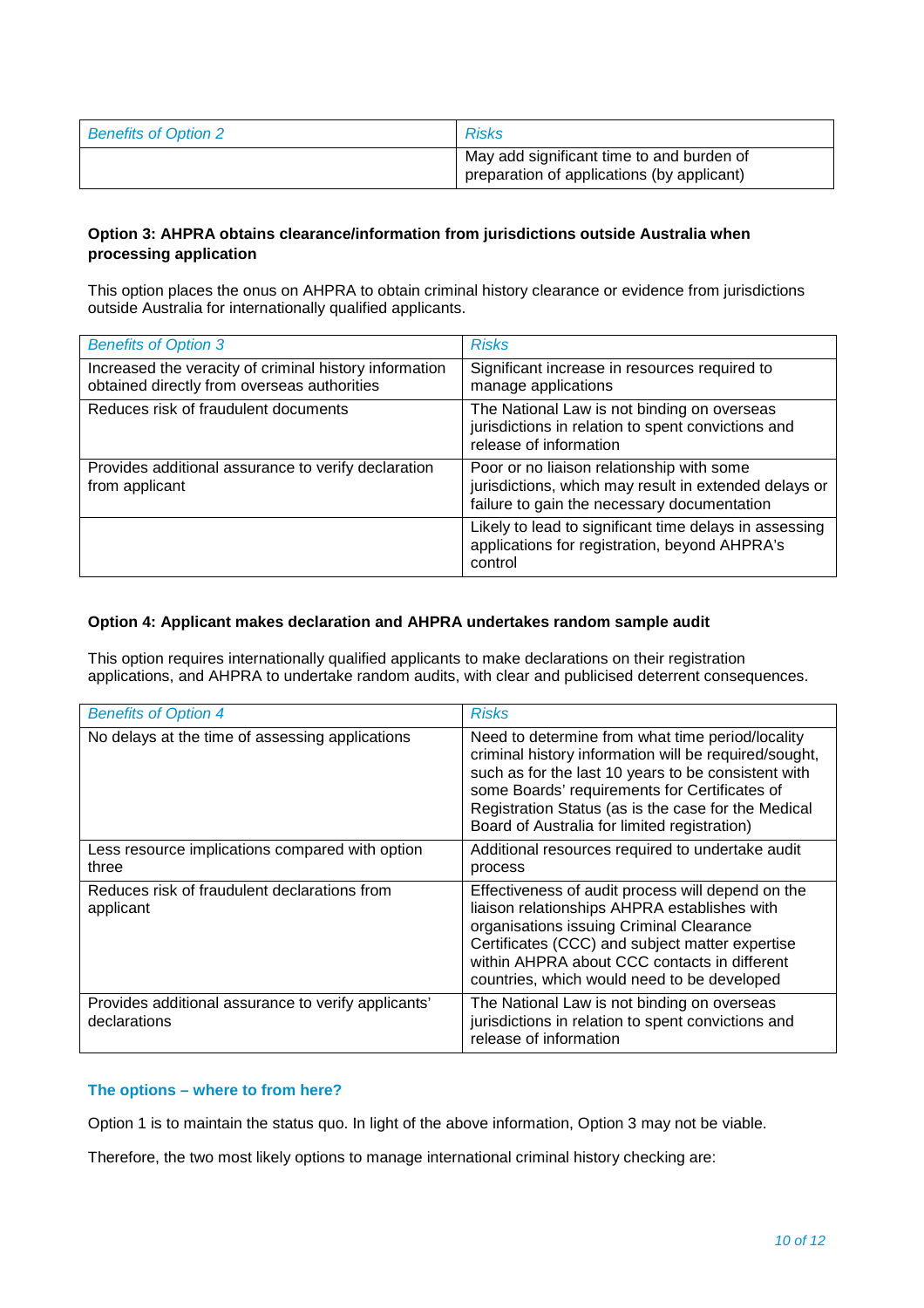- Option 2 requires all internationally qualified applicants to provide criminal clearance certificates with their application, or
- Option 4 relies on applicant declarations supported by a well publicised and targeted audit to assure compliance.

Option 2 is likely to be more expensive and time consuming for both applicants and AHPRA. It may significantly add to the time required to become registered. This may be difficult to justify in light of the very small numbers likely to have an international criminal history. However, there is an argument that requiring Criminal Clearance Certificates (CCCs) with applications is in itself a deterrent for those who have a criminal history.

Option 4 uses the mechanism of a targeted audit to assure compliance with the declaration approach and recognises the minimal risk of registering an applicant with a significant criminal history. It also recognises that requiring CCCs with applications cannot extinguish the risk of registering an applicant with a criminal history given rehabilitation of offenders legislation in source countries. It is likely to be less expensive and time-consuming than option one.

Work will be required to implement whichever option National Boards ultimately decide to adopt, including making necessary administrative changes and establishing a communication strategy for international applicants. The communication strategy will include:

- clarification of requirements for applicants with dual nationality
- the relationship between criminal history checking and each Board's criminal history registration standard, which the Board will apply when a practitioner has a criminal history, and
- the scope of international criminal history checks, and coverage of international tribunals such as war crimes tribunals.